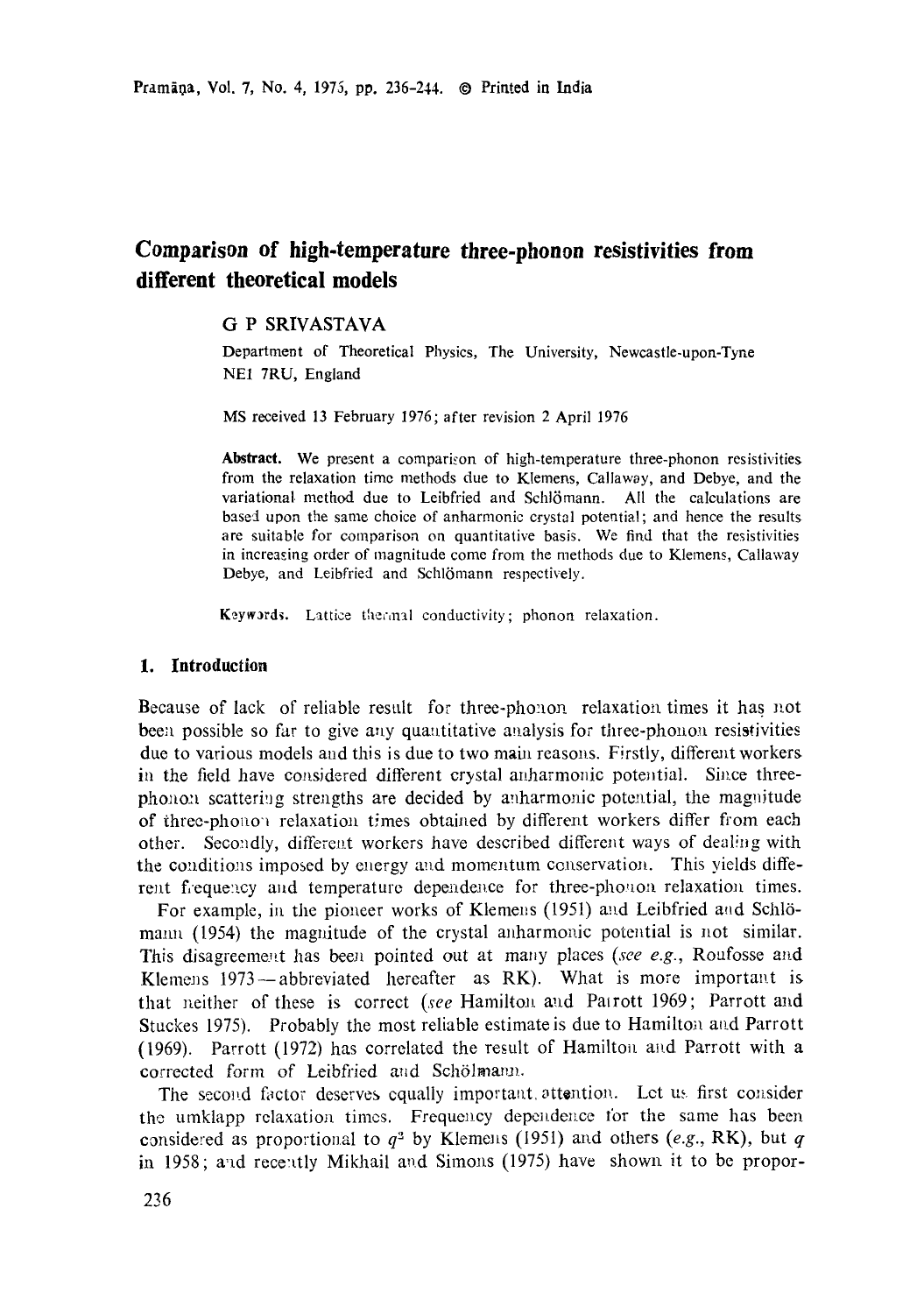tional to  $q<sup>3</sup>$ . So there can be a considerable amount of unreliability in the results of calculations from these different pictures. For normal processes Callaway (1959) took  $q^2$  dependence, while Parrott (1963, 1972) and Jackson and Walker (1971) have suggested q dependence to be more appropriate. Herring (1954) however obtained a general picture  $q^{n}$ ,  $n = 1, 2, 5/2, 3$  or 4 depending upon the particular combination of phonon polarizations involved in three-phonon processes. Also, different authors have considered different combinations of polarizations to give the most important contribution. For example, Benin (1972) found the process  $t + t \rightleftharpoons 1$  to dominate the thermal resistance, while Mikhail and Simons (1975) accept that  $t + 1 \rightleftharpoons 1$  is the dominant process. Author's recent calculations (1975), however, support Benin's finding.

Thus it is desirable to follow a systematic approach for calculating normal and umklapp relaxation times, and thence compare the results of resistivity calculations from different models. In the present paper we consider our recent formulation (1974, 1976) of phonon anharmonic relaxation times, and evaluate Klemens, Callaway and Debye terms for the conductivity, and compare them with the Ziman limit (which is the same as the treatment Leibfried and Schlömann's) calculations presented by the author elsewhere  $(1975)$ . Also we point out that the treatment of the variational Ziman limit result in the spirit of the single-mode relaxation time picture does not give the same result. We evaluate the latter, *viz.,*  $K'_a$ , and then compare it with Klemens result. The ratio thus obtained is explained theoretically and the disagreement with the recent finding of RK is discussed.

Separate contributions from longitudinal and transverse phonons towards the Debye term is evaluated and some earlier and contemporary works are criticised.

# **2. Relaxation time results for the conductivity**

A generalized form of the conductivity result due to Debye is

$$
K_D = \frac{\hbar^2}{3N_0 \Omega k T^2} \langle \tau \omega^2 c^2 \rangle \tag{1}
$$

where  $N_0\Omega$  is volume of the crystal, k is the Boltzmann constant,  $\hbar$  is Planck's constant divided by  $2\pi$ , T is absolute temperature,  $c = c_{\bullet}(q)$  is velocity for phonons with frequency  $\omega = \omega_s(q)$ ,  $\tau$  is combined single-mode relaxation time  $\tau^{-1}$  $\tau_N^{-1} + \tau_u^{-1}$  (we consider in this paper only three-phonon processes), and  $\rangle = \sum f_q \bar{N} (\bar{N} + 1)$ ;  $q = (q, s)$  and  $\bar{N}$  is Planck's distribution function for q phonons.

Klemens' conductivity result follows from eq. (1) if we simply ignore the normal (N) processes:

$$
K_K = \frac{\hbar^2}{3N_0 \Omega k T^2} \langle \tau_U \, \omega^2 \, c^2 \rangle. \tag{2}
$$

Callaway took into account the momentum conservation property of normal processes and improved the Debye single-mode relaxation time (abbreviated as smrt) result by adding a term to eq. (1) which is really a contribution from the offdiagonal N collision operator *(see Simons 1975)*: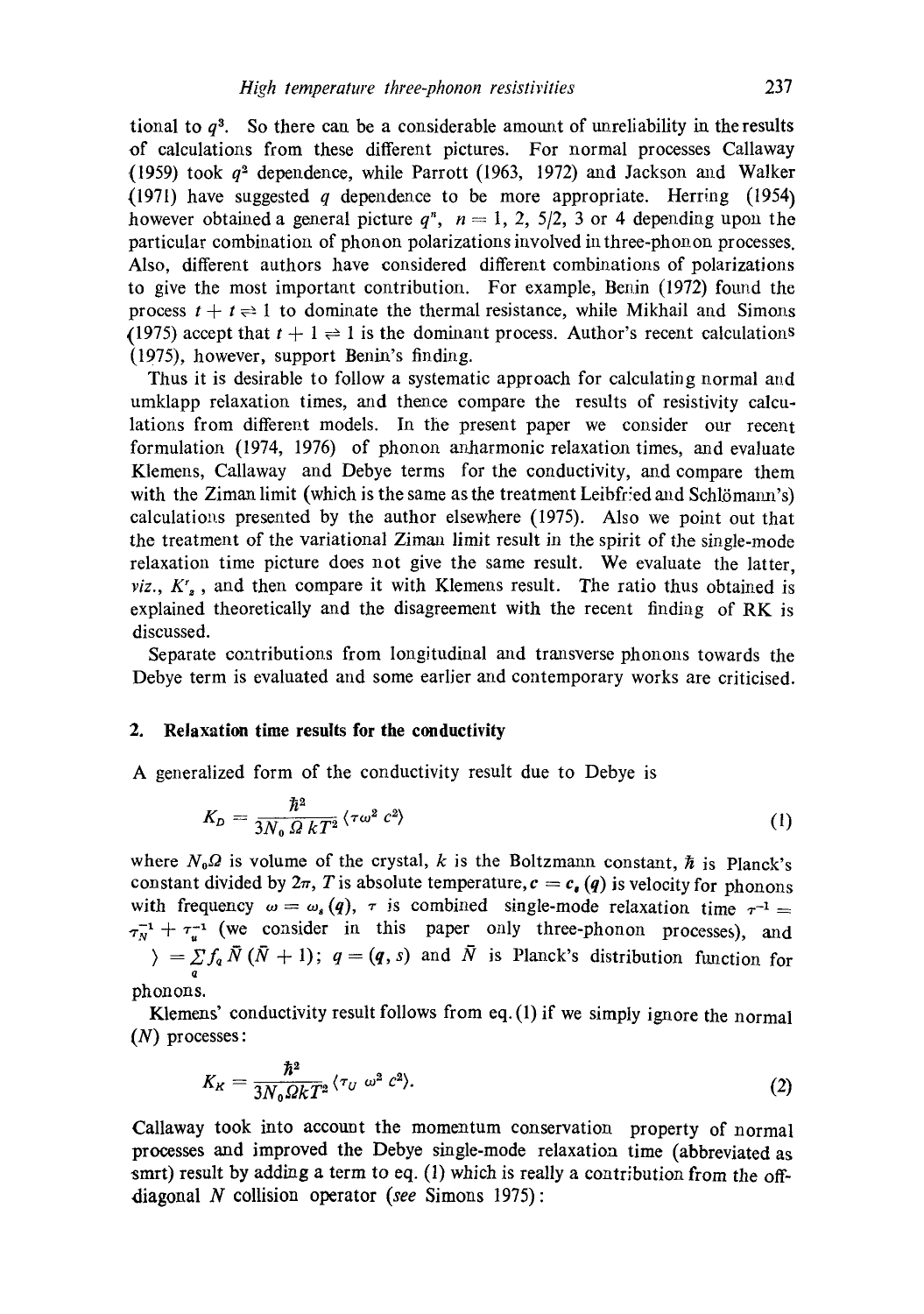238 *G P Srivastava* 

$$
K_{c} = \frac{\hbar^{2}}{3N_{0}\Omega k T^{2}} \left[ \langle \tau \omega^{2} c^{2} \rangle + \frac{\langle \tau q c \omega / \tau_{N} \rangle^{2}}{\langle q^{2} \tau_{N}^{-1} (1 - \tau \tau_{N}^{-1} \rangle} \right]. \tag{3}
$$

Going to high temperature approximation  $\bar{N} = kT/\hbar\omega$  we can express the ab ove results as follows:

$$
K_D = (k/N_0 \Omega) \sum_{\bullet} c_s^2 \int_0^1 dx \, (x^2/\tau^{-1}) \tag{1'}
$$

$$
K_K = (k/N_0 \Omega) \sum_{s} c_s^2 \int_0^1 dx \, (x^2/\tau_U^{-1}) \tag{2'}
$$

and

$$
K_{c} = (k/N_{0}\Omega) \left[ \sum_{\bullet} c_{\bullet}^{2} \int_{0}^{1} dx (x^{2}/\tau^{-1}) + \frac{\left(\sum_{\bullet} \int_{0}^{1} dx x^{2} \tau \tau_{N}^{-1}\right)^{2}}{\left(\sum_{\bullet} c_{\bullet}^{-2} \int_{0}^{1} dx x^{2} (1 - \tau/\tau_{N}) \tau_{N}^{-1}\right)} \right]
$$
(3')

with  $x = |q|/q_D$ , and  $q_D$  as Debye radius.

Following our previous work (1974) we write the results for  $\tau^{-1}$ :

$$
\tau_{q}^{-1} = \frac{\hbar q_{D}^{5}}{32 \pi \rho} \sum_{s' \atop \epsilon} \frac{1}{a \; a' \; a''^{2}} \int dx' \; x'^{2} \left| \frac{A_{qq'q''}}{\lambda + 2 \; \mu} \right|^{2}
$$
\n
$$
\times \left\{ 2 \left( Cx + Dx' \right) \left[ \left( 1 - \epsilon + \epsilon \left( Cx + Dx' \right) \right] \frac{\bar{N}' \left( \bar{N}'' + 1 \right)}{(\bar{N} + 1)} \right. \right.
$$
\n
$$
\left. + \left( Cx - Dx' \right) \left[ \left( 1 - \epsilon + \epsilon \left( Cx - Dx' \right) \right] \frac{\bar{N}' \; \bar{N}''}{\bar{N}} \right\} . \right. \tag{4}
$$

Here  $a = c_s/c_1$ ,  $a' = c_{s'}/c_1$ ,  $a'' = c_{s''}/c_1$ ,  $C = c_s/c_{s''}, D = c_{s'}/c_{s''}, c_1 = \sqrt{(\lambda + 2\mu)/\rho},$  $\lambda$  and  $\mu$  being Lame's second-order elastic constants, and  $| A_{qq'q''}|^2$  are called threephonon scattering strengths. The symbol  $\epsilon$  takes values 1 and  $-1$  for N and U processes respectively. The first and second terms in eq.  $(4)$  come from threephonon events of the types  $q + q' \rightleftharpoons (-q'')$  and  $(-q) \rightleftharpoons q' + q''$  respectively. Further, we express, following Parrott (1972)

$$
\left|\frac{A_{a a' a''}}{\lambda + 2\mu}\right|^2 = \left|\frac{A_L}{\lambda + 2\mu}\right|^2 \alpha^2 \alpha'^2 a''^2 \tag{5}
$$

for an isotropic continuum model, with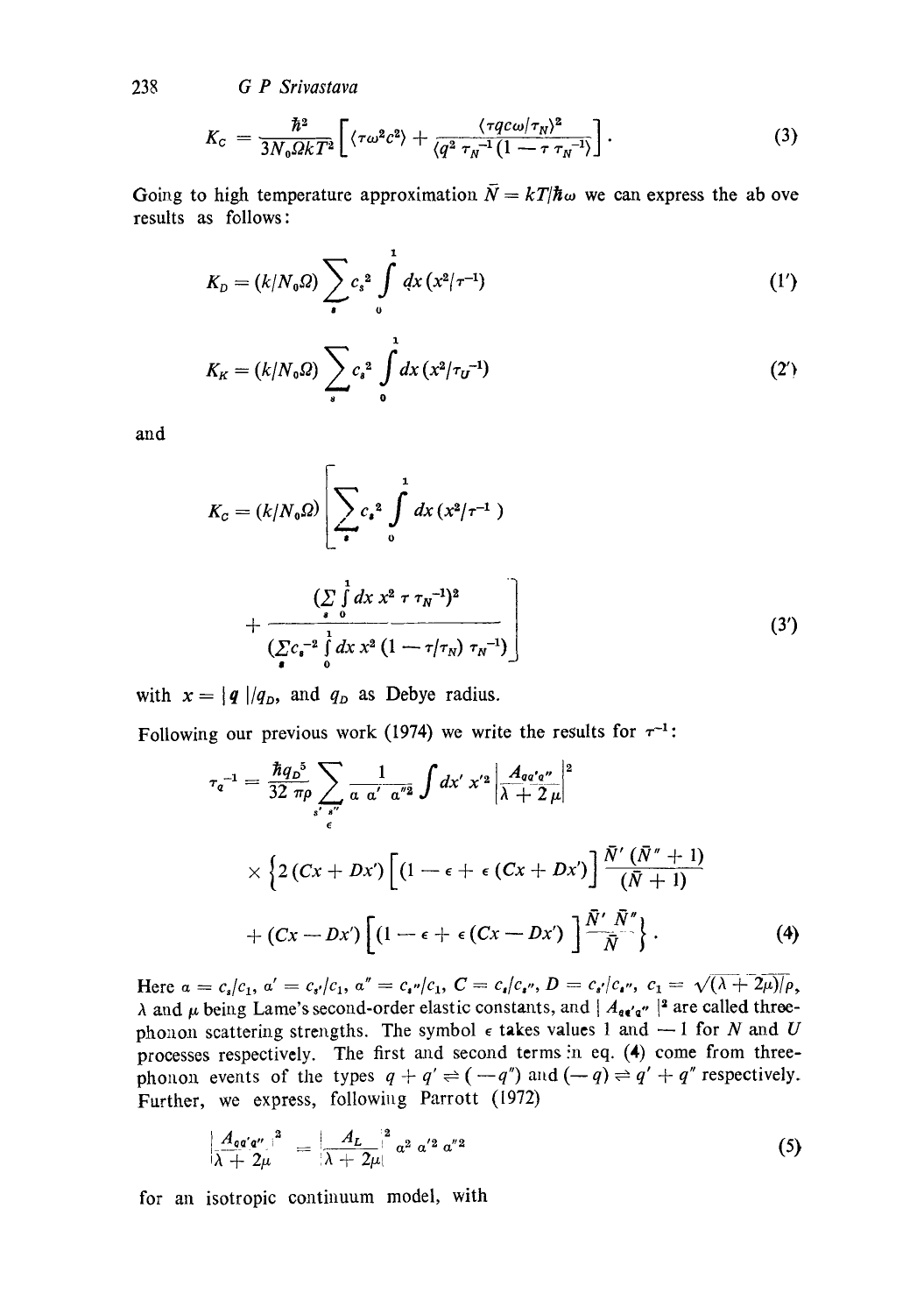*High temperature three-phonon resistivities* 239

$$
A_L = \sqrt{10/3} \frac{2\rho \left(\gamma + \frac{1}{2}\right) c_1^3}{a \omega_D}, \qquad (6)
$$

where  $\rho$  is mass density, a is the cubic lattice constant,  $\omega_D$  is the Debye frequency and  $\gamma$  is the Grüneisen constant for the material. With eqs (5) and (6) the result in the high temperature approximation for  $\tau^{-1}$  becomes

$$
\tau_{q}^{-1} = \frac{kT q_{D}^{4} a^{2}}{32\pi \rho c_{1}} \left| \frac{A_{L}}{\lambda + 2\mu} \right| \sum_{\substack{s' = s' \\ \epsilon}} 1/\alpha'' \int dx' \ x \ x'
$$
  
 
$$
\times \left\{ 2\left[1 - \epsilon + \epsilon \left( Cx + Dx' \right) \right] + \left(1 - \epsilon + \epsilon \left( Cx - Dx' \right) \right] \right\}.
$$
 (7)

It can be noticed, however, that the above result for the relaxation times corresponds to our earlier set of results (1976).

For the isotropic continuum model the energy conservation condition, *viz.,*   $\omega \pm \omega' = \omega''$  and the momentum conservation condition, *viz.*,  $q + q' + q'' =$  $G, G$  being a reciprocal lattice vector, allow the following processes:  $(-q) \rightleftharpoons q' + q''$ :

$$
1 \rightleftharpoons 1 + 1; \t t \rightleftharpoons t + t \t (N \text{ only})
$$
  
\n
$$
1 \rightleftharpoons 1 + t; \t 1 \rightleftharpoons t + t \t (N \text{ only})
$$
  
\n
$$
q + q' \rightleftharpoons (-q''):
$$
  
\n
$$
1 + 1 \rightleftharpoons 1; \t t + t \rightleftharpoons t \t (N \text{ only})
$$
  
\n
$$
1 + t \rightleftharpoons 1; \t t + t \rightleftharpoons 1.
$$
  
\n
$$
(N \text{ only})
$$
  
\n
$$
1 + t \rightleftharpoons 1; \t t + t \rightleftharpoons 1.
$$
  
\n
$$
(N \text{ and } U \text{ both}).
$$

It should be noticed here that processes  $t + t \rightleftharpoons t$ ;  $t \rightleftharpoons t + t$ ; and  $1 + 1 \rightleftharpoons 1$ ;  $1 \rightleftharpoons 1 + 1$  are allowed only in the isotropic continuum model where broadening effect, as suggested by Bross (1962) and Simons (1963), may favour them. However, Hamilton and Parrott suggest that scattering strength for  $t + t \rightleftharpoons t$  (and hence  $t \rightleftharpoons t + t$ ) is zero. Therefore we simply ignore them. The limits of integrations over the variable  $x'$  for these processes are presented in author's previous papers (1974, 1975, 1976).

From eqs  $(1')$  and  $(2')$  it is clear that we can separate contributions from separate polarizations towards  $K<sub>D</sub>$  and  $K<sub>K</sub>$ . However, the normal-drift term in eq. (3') does not permit us to express  $K_c$  as being contributed by separate polarizations explicitly.

# **3. Comparison of relaxation time results with the variational Ziman limit resa It**

The variational result for the conductivity due to Leibfried and Schlömann is in fact the Ziman limit. The high temperature expression for the same is presented in our previous paper (1975). It is

$$
K_{\nu} = \frac{\rho c_1^3}{3\pi q_D T} \left| \frac{\lambda + 2\mu^2}{A_L} \right|^2 \frac{1}{\iint dx dx' \cdot x' \cdot \{ [2 - r(x + x')] + (2 - rx - x' ) \}}\tag{8}
$$

 $P - 3$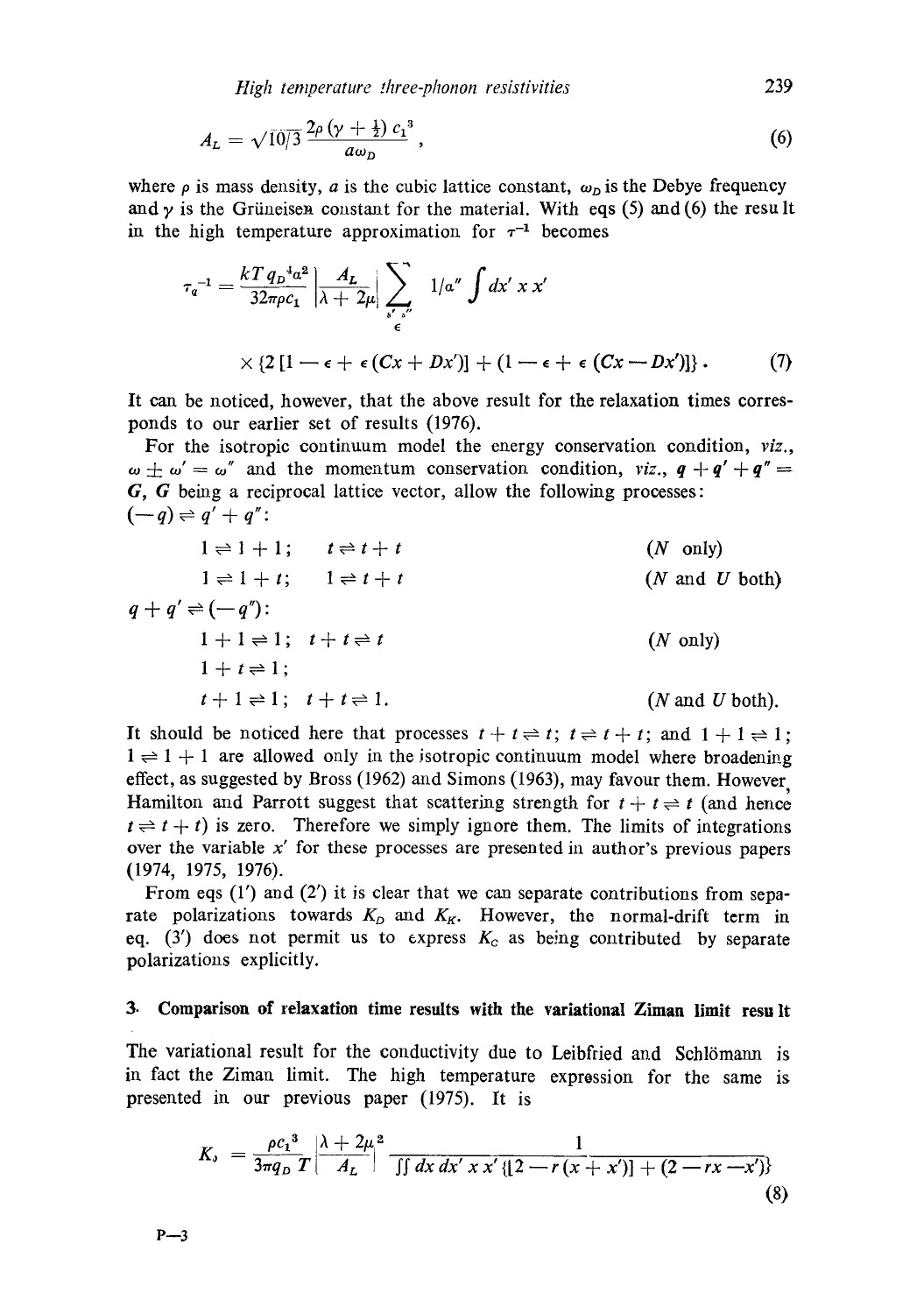where  $r = c_t/c_1$ . This takes into account the full phonon collision operator and hence is expressed in such a way that only processes of the type  $q + q' \rightleftharpoons$  $(-q<sup>n</sup>)$  (U only) contribute. Further, symmetry and indistinguishability considerations allow only the processes  $t + 1 \rightleftharpoons 1$  (U) and  $t + t \rightleftharpoons 1$  (U) to describe the situation.

If we express the Ziman limit in the spirit of the smrt picture, then it can be written at high temperatures as *(see e.g.,* RK)

$$
K_Z' = k/(N_0 \Omega) \frac{1}{\sum_{\mathbf{z}} 1/(c_{\mathbf{z}}^2)} \frac{1}{\int_{0}^{1} dx \, x^2 \, \tau_U^{-1}} \,. \tag{9}
$$

With this, we rewrite, with the help of eqs  $(1'-3')$ ,

$$
K_K = (1 + A) K_D \tag{10}
$$

$$
K_{c} = K_{D} + A/(1 + A) K_{Z}^{r}
$$
 (11)

$$
= 1/(1 + A)[KK + AKZ'] \t(12)
$$

where  $A = {\{\tau_N^{-1}\}}_{\text{av}}/{\{\tau_U^{-1}\}}_{\text{av}}$ , which can at least be used at high temperatures. Express*ing Kc* in terms of A is not necessary at all, but helps in understanding the same in terms of relative strengths of N and U processes. Defining  $K_K$  as in eq. (10) not only helps in its interpretation at high temperatures, but also is useful in performing calculations as we shall see in the next section.  $K_K$  comes from the smrt result,  $viz, K_D$  under the condition when the role of N processes can be neglected in comparison to U processes.  $K_c$  makes a balance between the two extreme situations, *viz., N* processes very weak  $(K_K)$  and N processes infinitely strong  $(K_Z')$ .

#### **4. Results and discussion**

We evaluate  $K_D$ ,  $K_C$ ,  $K_S$ <sup> $\checkmark$ </sup>,  $K_Z$ <sup> $\checkmark$ </sup>, numerically, using eqs (1'), (3'), (8) and (9) respectively, with eq. (7).  $K_K$  is evaluated, however, using eq. (10). The reason why we use eq. (10) instead of eq. (2') is that numerical evaluation of  $K_K$  from eq. (2') gives computing interruption. This is obvious, because for  $x < x_0$  (the reduced wave vector at which an U process starts) the integrand in eq.  $(2^r)$  becomes .nfinite. Use of eq. (10) saves us from that difficulty and at the same time does not **~** ead to any inaccuracy for the high temperature results. The parameters used in the calculations for Ge are taken from our previous papers. The results of calculations are presented in tables 1 and 2.

We note that the calculated results are in the order  $W_R < W_C < W_D < W_0^{\geq}$ . This means when N processes are neglected one gets a lower estimate  $(W_K)$  for the smrt resistivity  $(W_D)$ . In the Callaway approach the N-drift term is an improvement over the result  $K_{D}$ ; and hence  $W_{C} < W_{D}$ . The Ziman limit result from the Leibfried and Schlömann approach, which considers  $N$  processes infinitely strong, brings the highest measure of resistivity.

Our calculations give  $W_0^> = 2.85$   $W_K$ , and  $W_0^> = 1.59$   $W_Z$ , so that  $iW_z'/W_R = 1.79$  at high temperatures. Let us obtain this ratio theoretically. We can write, at high temperatures,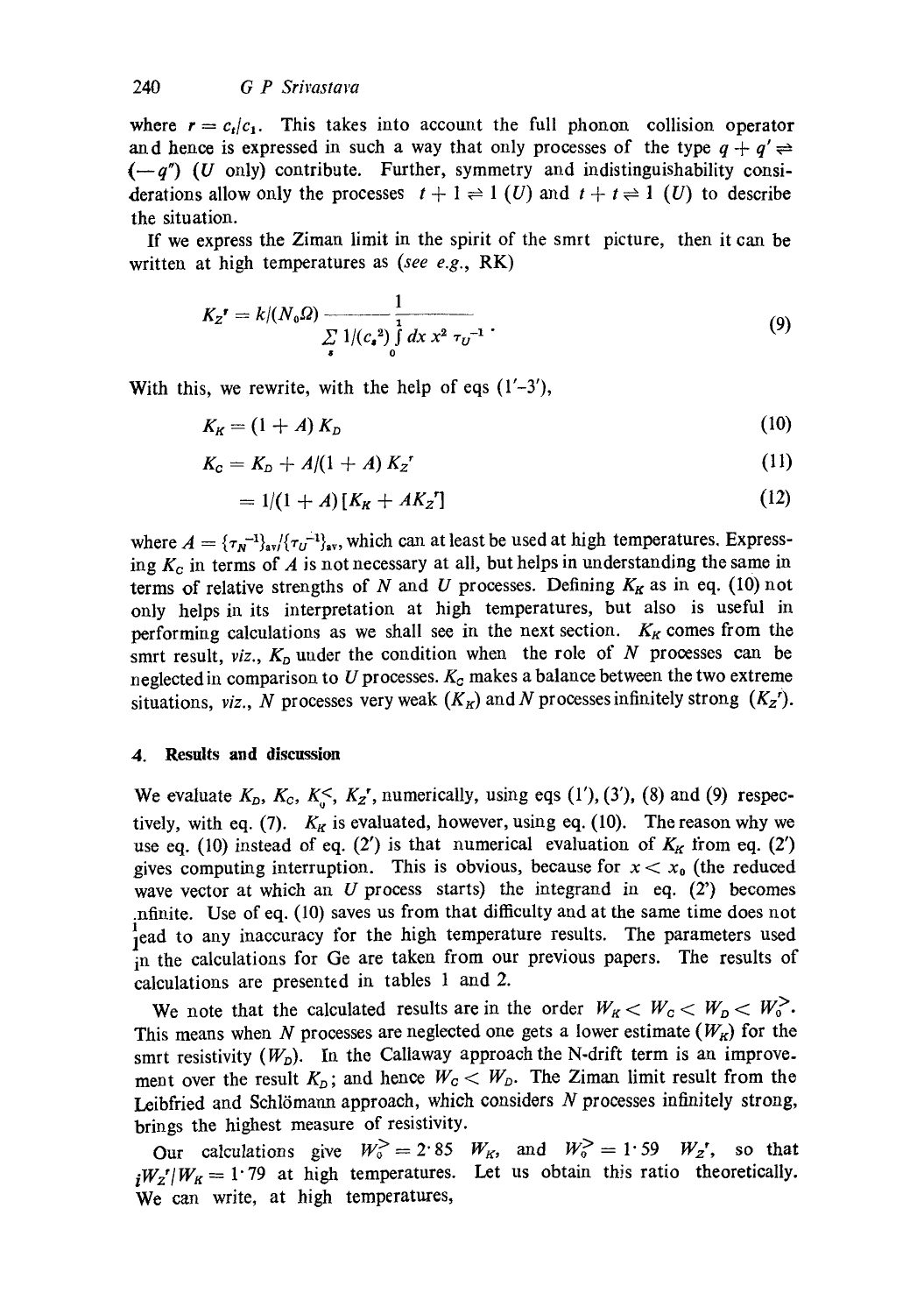**Table 1.**  Comparison of conductivity results (only three-phonon processes a unit: Watt cm<sup>-1</sup> K<sup>-</sup> considered)

| $K_0^<$ | $K_{\bullet}^{\prime}$ | $K_{\Omega}$ | $K_{\rm C}$ | $K_K$ |  |
|---------|------------------------|--------------|-------------|-------|--|
| 0.142   | 0.226                  | 0.211        | 0.318       | 0.405 |  |

Table 2. Contribution from separate polarization modes towards the conductivity in the smrt picture, and the parameter  $A$ 

| $K_D(1)$ | $K_D(t)$ | $K_D$ | A    |  |
|----------|----------|-------|------|--|
| 0.059    | 0.152    | 0.211 | - 91 |  |

$$
\frac{W_Z^r}{W_K} = \frac{\left(\sum\limits_{\mathbf{s}} 1/c_s^2 \int\limits_0^1 dx \, x^2 \, \tau_U^{-1}\right) \left(\sum\limits_{\mathbf{s}} c_s^2 \int\limits_0^1 dx \, x^2 \, \tau_U\right)}{\left(\sum\limits_{\mathbf{s}} \int\limits_0^1 dx \, x^2\right)^2}
$$
\n
$$
= \left(\sum\limits_{\mathbf{s}} 1/c_s^2 \int\limits_0^1 dx \, x^2 \, \tau_U^{-1}\right) \left(\sum\limits_{\mathbf{s}} c_s^2 \int\limits_0^1 dx \, x^2 \, \tau_U\right)
$$

From here it follows that

$$
W_z^{\dagger}/W_{\mathcal{K}} = 1.8 \quad \text{when} \quad \tau_U^{-1} \, a \omega^2. \tag{13}
$$

Therefore, theoretically, we see that in the smrt picture the ratio of lattice thermal resistances in the limit of  $N$  processes infinitely strong to  $N$  processes negligibly small comes out to be  $1.8$ . Our calculated results give almost the same ratio and hence can be regarded as very convincingly correct.

However, RK have shown that their approach gives for  $W_K$  a result  $W_{RR}$  which is 6.8 times  $W_{LS}$  (a result obtained by Leibfried and Schlömann for  $W_0^>$ ). We attribute two factors in explaining the wrong finding of RK in comparison to our convincingly correct result, *viz.*,  $W_0^> = 2.85 W_K$ . As we pointed out in our previous paper (1976), these authors consider a result for  $\tau_a^{-1}$  which is 16 times greater than what is normally expected. Consideration of this will make RK's ratio as  $W_{LS}/W_{RK} = 2.35$ . Also, let us compare RK's summation procedure with ours (GP) :

$$
\left(\sum_{\mathbf{q}'}\right)_{\mathbf{R}\mathbf{K}} \rightarrow \frac{N_{0}\Omega\left(\mathbf{q}+\mathbf{G}\right)^{2}}{8\sqrt{2}\pi^{2}} \int d\left|\mathbf{q}'\right|
$$
\n
$$
\rightarrow \frac{N_{0}\Omega q_{D} G^{2}}{8\sqrt{2}\pi^{2}} \int d\mathbf{x}'
$$
\n
$$
\left(\sum_{\mathbf{q}'}\right)_{\mathbf{q}_{D}} \rightarrow \frac{N_{0}\Omega q_{D}^{3}}{8\pi^{3}} 2\pi c'' \int d\mathbf{x}' \mathbf{x}'^{2} \int d\theta' \sin \theta' \delta\left(\triangle \omega\right)
$$
\n(where  $\cos \theta' = \hat{q} \cdot \hat{q}'$ )

\n
$$
\rightarrow \frac{N_{0}\Omega q_{D}^{3}}{4\pi^{2}} \int d\mathbf{x}'
$$
\n(15)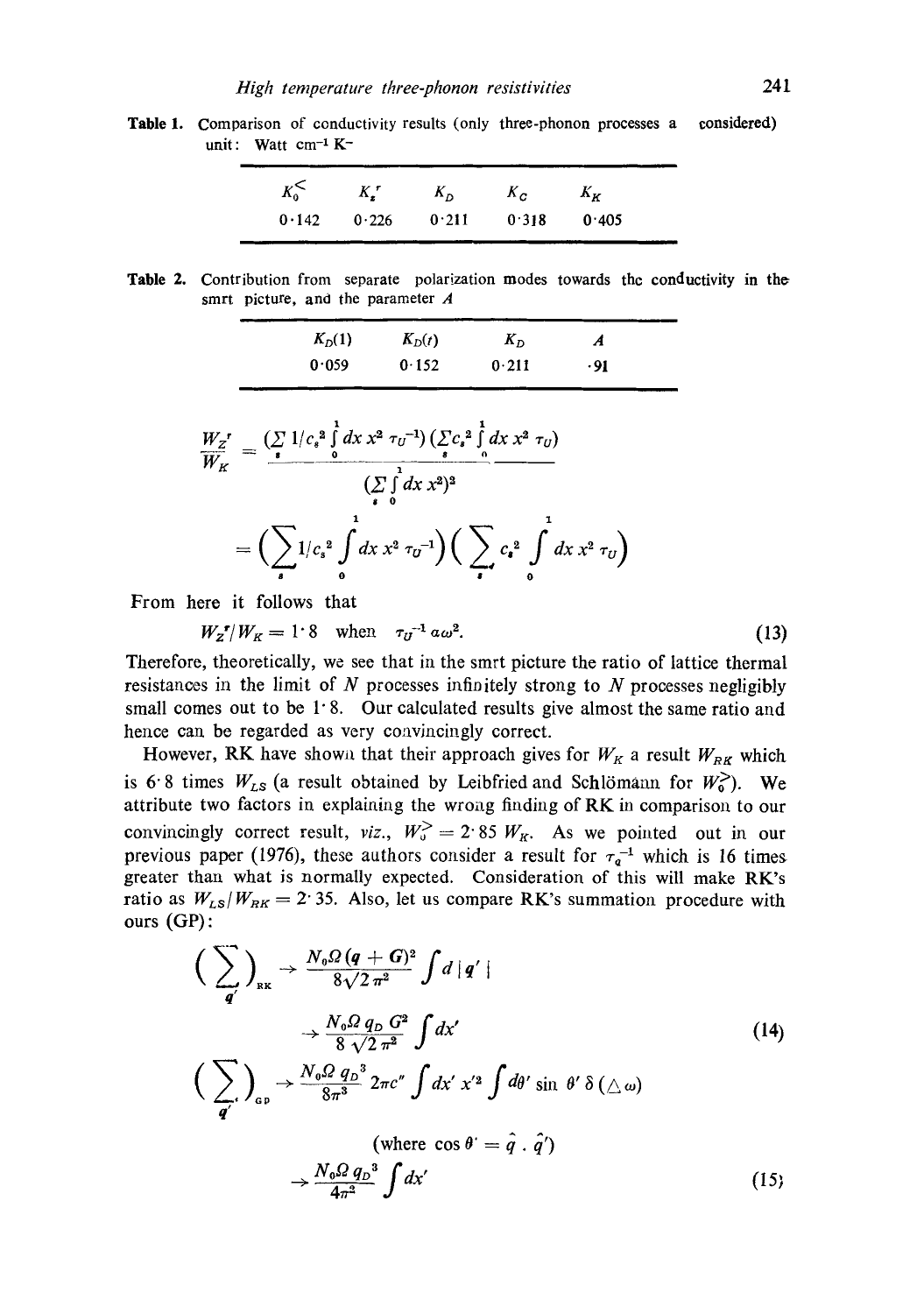so that

$$
\frac{(\sum)_{RK}}{(\sum)_{GP}} = \frac{G^2}{2\sqrt{2} q_D^2}
$$
  
=  $\sqrt{2}$  for  $|G| = 2q_D$ . (16)

Therefore, assuming that our summation procedure is fairly reasonable for the isotropic continuum model of the crystal, we note that RK's summation procedure should be divided by a factor of  $\sqrt{2}$  in order to yield correct result. Employing this correction their ratio should finally become

$$
W_{LS}/W_{RK} = 2.35 \cdot (\sqrt{2}) = 3.31. \tag{17}
$$

This ratio,  $viz.$ ,  $3 \cdot 31$ , differs from our result,  $viz.$ ,  $2 \cdot 85$ , by a factor of 1 16. We again attribute this discrepancy to three factors. First, RK consider that the summation over the polarization indices s' and s'' introduces a factor of  $4: \sum_{s's'} \rightarrow 4$ 

[their assumption (ii) on page 5832 of their paper]. Let us see whether or not it is the case. We write, symbolically,

$$
K_K \to \sum_{s} 1/\tau_{U}^{-1}
$$
  
 
$$
\to \sum_{s} \frac{1}{\sum_{s' \cdot s''} [\tau_{U}^{-1}(s + s' \rightleftharpoons s'') + \tau_{U}^{-1}(s \rightleftharpoons s' + s'')]}
$$

Now we can sum over s' and *s"* to write the denominator as *(see* Srivastava 1974)

$$
\sum_{s' s''} [\tau_{U}^{-1} (s + s' \rightleftharpoons s'') + \tau_{U}^{-1} (s \rightleftharpoons s' + s'')] \n= \tau_{U}^{-1} (t + 1 \rightleftharpoons 1) + 2 [\tau_{U}^{-1} (1 + t \rightleftharpoons 1) + \tau_{U}^{-1} (t + t \rightleftharpoons 1)] \n+ 4 [\tau_{U}^{-1} (1 \rightleftharpoons 1 + t) + \tau_{U}^{-1} (1 \rightleftharpoons t + t)].
$$

This suggests that a factor of 4 comes only for type II processes  $(s \rightleftharpoons s' + s'')$ , and not for type I processes. Therefore we suggest that RK have over-counted the occurrence of type I processes. Secondly, RK neglect the cross term while averaging over the angles between  $q$  and  $G$ : they write

$$
(q + G)^2 = q^2 + G^2 \tag{18}
$$

$$
\simeq G^2,\tag{19}
$$

*i.e.*, they further neglect  $q^2$  relative to  $G^2$ . But since **q** should make an acute angle with *G* (see Simons 1975) for a *U* process to take place, we can write

$$
(q + G)2 = q2 + G2 + 2 |q| |G| | \cos \eta |
$$
  
=  $q_D2 (x2 + 4 + 4x | \cos \eta |).$ 

Taking  $|\cos \eta| = 1/\sqrt{3}$ , as the RMS value for an angle between two random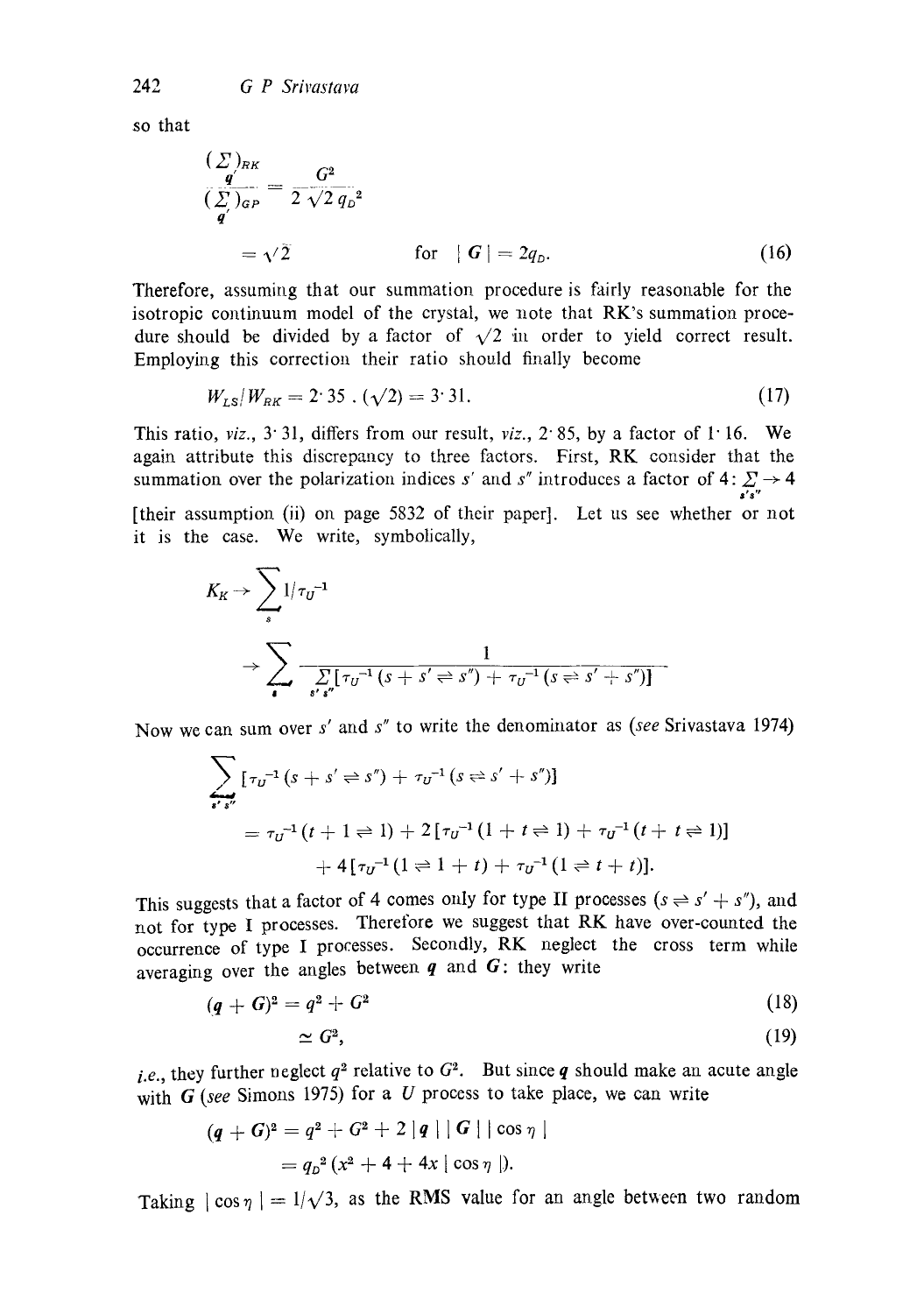directions. We can approximate the above to 5.4  $q_p^2$  for  $x = 1/2$ , and  $7.3 q_p^2$ for  $x = 1$ . These values are less than  $G<sup>2</sup> = 4 q<sub>c</sub><sup>2</sup>$  by factors of 1.35 and 1.83 respectively. This illustration shows that neglect of the cross term by  $RK$  is also responsible for their wrong finding. Thirdly, Leibfried and Schlömann use some averaging procedure in obtaining their result  $W_{L\text{s}}$ . In particular, we like to mention that they approximate their integral at high temperatures by  $\sum J_{\mu\mu\sigma}$ G

 $(G) = 1$ , without evaluating the same over suitable integration domains. Proper evaluation of J may modify the numerical factor in  $W_{LS}$ .

Table 2 shows that at 900 K longitudinal phonons contribute about  $28\%$  of the total heat predicted by the Debye term  $K_D$ . This finding suggests that in the smrt treatment longitudinal phonons play quite important part in heat conduction at high temperatures. This is in disagreement with a qualitative picture by Sharma *et al* (1971) and Dubey (1976*a*) who assume that at high temperatures almost all heat is transported by transverse phonons. Also, in the high temperature approximation the parameter A is obtained to be  $0.91$  at 900 K. This suggests that at high temperatures  $N$  processes are almost as strong as  $U$  processes. With this value of A we obtain the normal-drift to be half in magnitude of  $K_{D}$ . This overrules the suggestion by Sharma *et al* (1971) and Dubey (1976 b) that normal-drift is negligible in Ge. Table 2 gives contributions from separate polarization modes, and the parameter A.

The codclusions drawn in this paper, although exhibited for Ge alone, should come true at least for crystals showing cubic symmetry, where use of an isotropic model can be made without introducing appreciable error. However, use of the continuum model at high temperatures should no longer be regarded as fair. A suitable dispersion law must be used. But a proper use of a dispersive model will not be so easy, and as far as qualitative picture for the present intercomparison of results is concerned not much difference should be expected. The work was completed at UWIST, Condiff.

#### **Acknowledgements**

Interest of  $J$  E Parrott,  $R$  A H Hamilton, M Jaros and  $G$  S Verma (India) and G S Rushbrook are thankfully acknowledged.

### **References**

Benin D 1972 *Phys. Rev.* B5 2344 Bross H 1962 *Phys. Status Solidi* 2 481 Callaway J 1959 *Phys. Rev.* 113 1046 Dubey K S 1976 *a Phys. Rev.* BI3 1836 Duby K S 1076 *b J. Phys. (France)* 37 267 Hamilton R A H and Parrott J E 1969 *Phys. Rev.* 178 1284 Herring C 1954 *Phys. Rev.* 95 954 Jackson H E and Walker C T 1971 *Phys. Rev.* B3 1428 Klemens P G 195I *Proe. Roy. Soc. (London)* A208 t08 Klemens P G 1958 in *Solid State Phys.* (New York: Academic Press) 71 Leibfried G and Schlömann E 1954 *Nachr. Akad. Wiss. Goettingen Math. Phyk. Kl. II a* (4) 71 Mikhail I F I and Simons S 1975 *J. Phys.* C 8 3068 Parrott J E 1963 *Proc. Phys. Soc.* 81 726 Parrott J E 1972 *Proc. Int. Conf. Phonon Scatt. in Solids (Paris)* 27